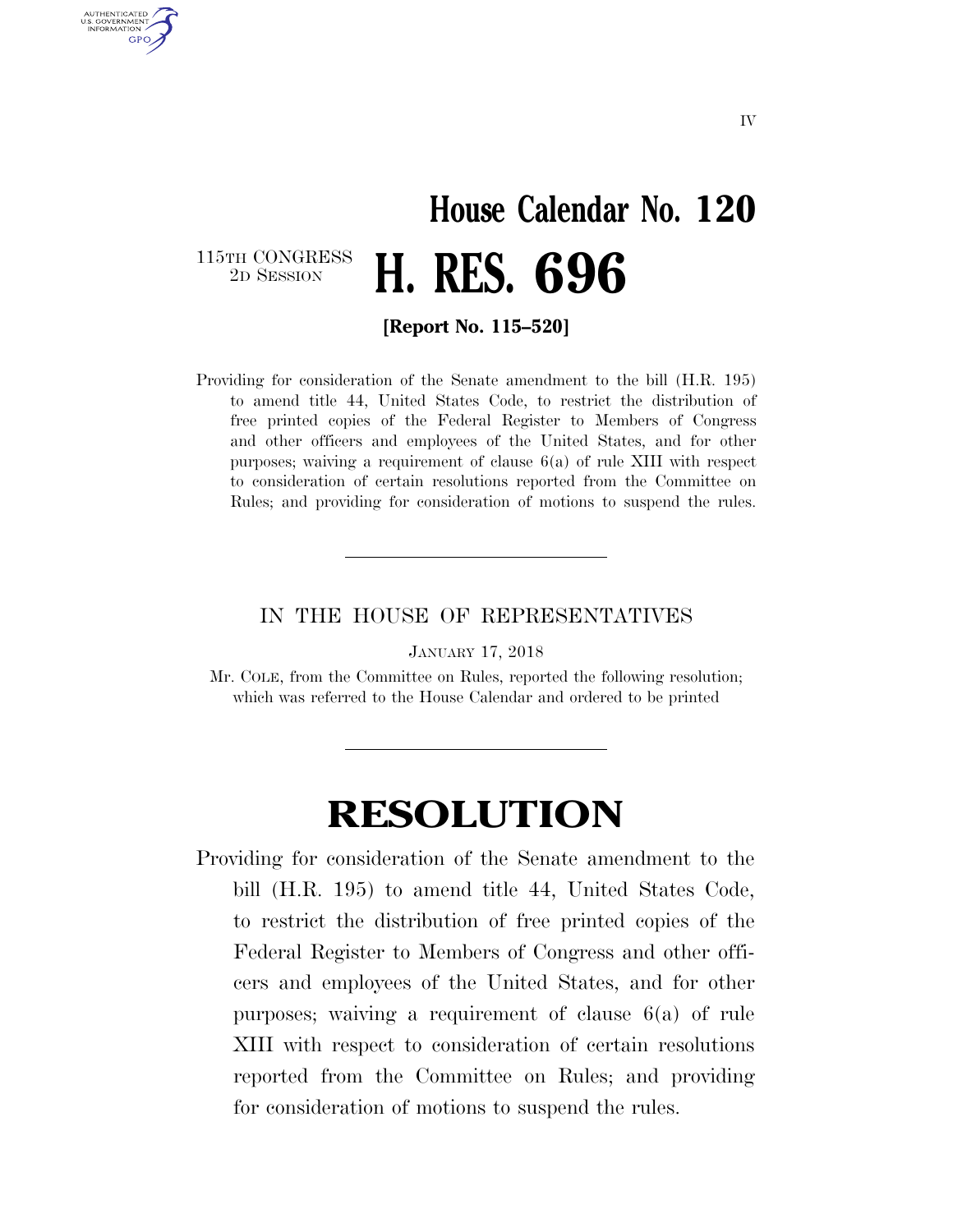*Resolved,* That upon adoption of this resolution it shall be in order to take from the Speaker's table the bill (H.R. 195) to amend title 44, United States Code, to re- strict the distribution of free printed copies of the Federal Register to Members of Congress and other officers and employees of the United States, and for other purposes, with the Senate amendment thereto, and to consider in the House, without intervention of any point of order, a motion offered by the chair of the Committee on Appro- priations or his designee that the House concur in the Senate amendment with an amendment consisting of the text of Rules Committee Print 115-55. The Senate amend- ment and the motion shall be considered as read. The mo- tion shall be debatable for one hour equally divided and controlled by the chair and ranking minority member of the Committee on Appropriations. The previous question shall be considered as ordered on the motion to its adop-tion without intervening motion.

 SEC. 2. The requirement of clause 6(a) of rule XIII for a two-thirds vote to consider a report from the Com- mittee on Rules on the same day it is presented to the House is waived with respect to any resolution reported through the legislative day of January 20, 2018.

 SEC. 3. It shall be in order at any time through the legislative day of January 20, 2018, for the Speaker to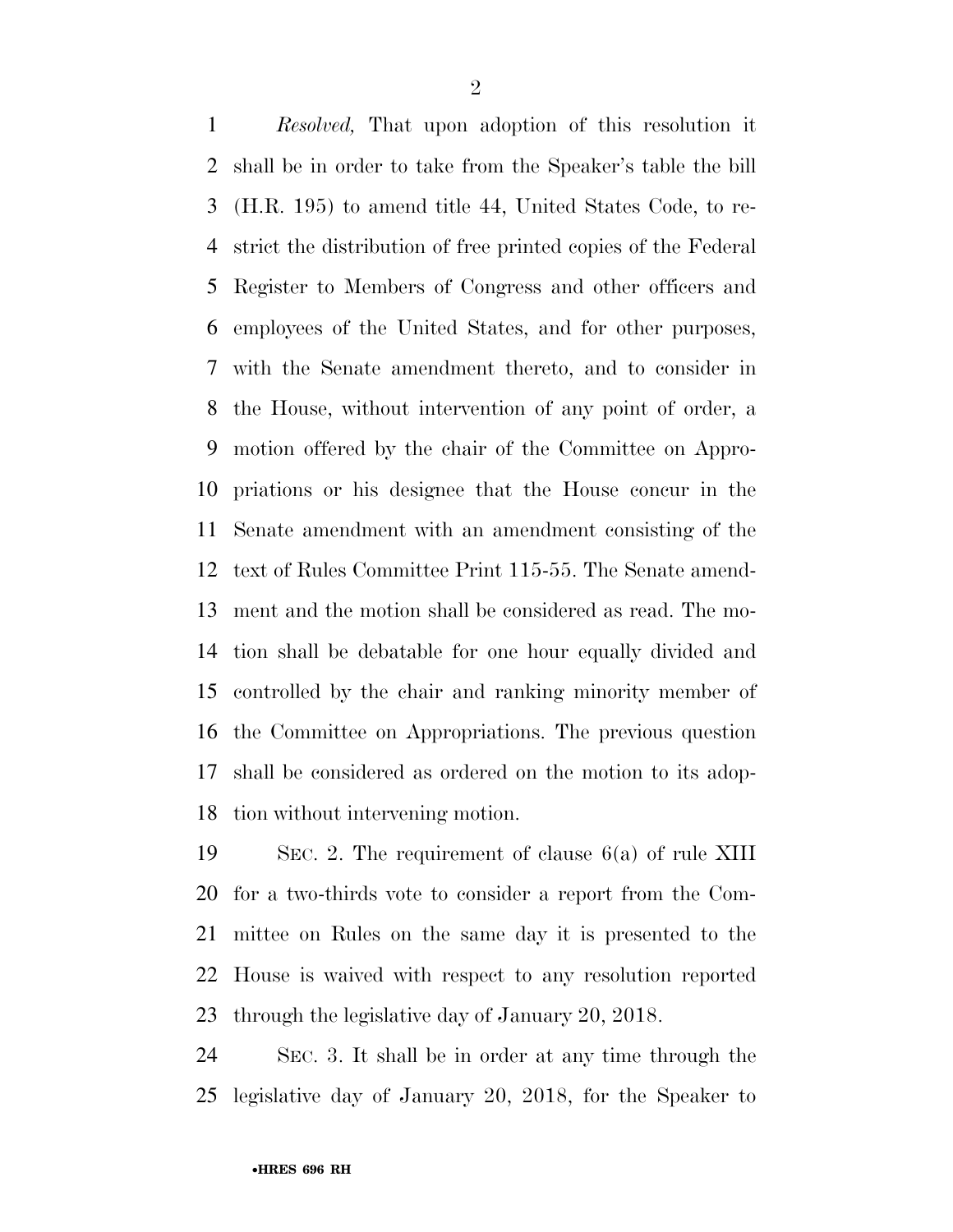entertain motions that the House suspend the rules as though under clause 1 of rule XV. The Speaker or his designee shall consult with the Minority Leader or her des- ignee on the designation of any matter for consideration pursuant to this section.